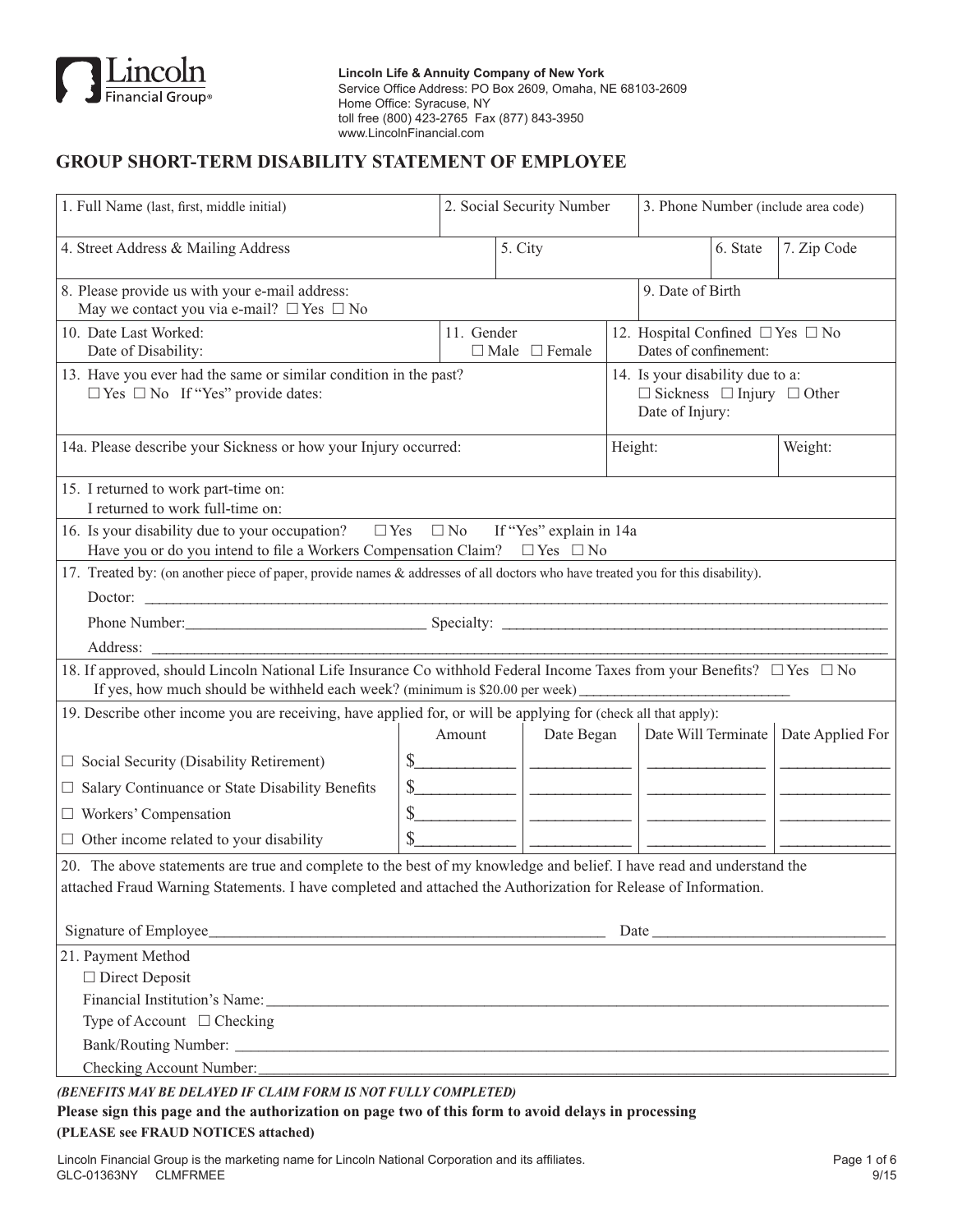

# **AUTHORIZATION FOR RELEASE OF INFORMATION**

#### $\Box$  **Please check this box if you or your authorized representative would like to receive a copy of this form.**

I (the undersigned) authorize any physician, medical professional, or other provider of health care services, hospital, clinic, other medical or medically related facility, to release information to Lincoln Life & Annuity Company of New York (Lincoln) in connection with a claim for benefits.

**Patient Information:** (Name of Claimant Whose Information Will Be Released)

| Patient Name: (Last, First, Middle) | Date of Birth:          |
|-------------------------------------|-------------------------|
| Other Names Used:                   | Social Security Number: |

### **Description of the information to be disclosed:**

 $\Box$  Entire Medical Record, including but not limited to patient histories, office notes (EXCEPT psychotherapy notes), test results, radiology studies, films, referrals, consults, billing records, insurance records, and other related records sent to you by other health care providers.

h Other: \_\_\_\_\_\_\_\_\_\_\_\_\_\_\_\_\_\_\_\_\_\_\_\_\_\_\_\_\_\_\_\_\_\_\_\_\_\_\_\_\_\_\_\_\_\_\_\_\_\_\_\_\_\_\_\_\_\_\_\_\_\_\_\_\_\_\_\_\_\_\_\_\_\_\_\_\_\_\_\_\_\_\_\_\_\_\_\_\_\_\_\_\_\_\_\_\_\_\_\_

**Expiration:** This Authorization will be considered valid until the happening of the earliest following event:

- 1. The term of the coverage of the policy if the claim is for a health insurance benefit;
- 2. The duration of the claim if the claim is not for a health insurance benefit; or
- 3. Twelve (12) months from the date of the signature below.

**Right to Revoke:** I have the right to revoke this authorization, in writing, at any time. I understand that revocation is not effective to the extent that Lincoln has taken action in reliance on this authorization. To initiate revocation of this Authorization, direct all correspondence to Lincoln at the above checked address.

#### **Claimant Rights:**

- 1. I understand that the information used or disclosed may be subject to re-disclosure by the recipient and may no longer be protected by federal or state law. For Colorado claims, the disclosed information may not be redisclosed or reused by the recipient under Colorado law.
- 2. I understand that a photocopy of this Authorization is to be considered as valid as the original.
- 3. I understand that I am entitled to receive a copy of this Authorization.
- 4. I understand that this information may be released to my employer for self-insured plans only.
- 5. I understand that my treatment, payment, enrollment, or eligibility for benefits will not be conditioned on whether I sign this Authorization.

**Authorized Representative Information:** Complete this section if a personal representative is authorizing disclosure of the claimant's information. A copy of a power of attorney or other court-initiated document will be required, unless parent signing for patient under 18.

Name: (Last, First, Middle) \_\_\_\_\_\_\_\_\_\_\_\_\_\_\_\_\_\_\_\_\_\_\_\_\_\_\_\_\_\_\_\_\_\_\_\_\_\_\_\_\_\_\_\_\_\_ Relationship to claimant: \_\_\_\_\_\_\_\_\_\_\_\_\_\_\_\_\_\_ Address: \_\_\_\_\_\_\_\_\_\_\_\_\_\_\_\_\_\_\_\_\_\_\_\_\_\_\_\_\_\_\_\_\_\_\_\_\_\_\_\_\_\_\_\_\_\_\_\_\_\_\_\_\_\_\_\_\_\_\_ Phone: \_\_\_\_\_\_\_\_\_\_\_\_\_\_\_\_\_\_\_\_\_\_\_\_\_\_\_\_\_\_\_\_

**Signature/Date:** The Claimant whose information will be released or the claimant's authorized representative must sign and date this form in order to process.

Sign: \_\_\_\_\_\_\_\_\_\_\_\_\_\_\_\_\_\_\_\_\_\_\_\_\_\_\_\_\_\_\_\_\_\_\_\_\_\_\_\_\_\_\_\_\_\_\_\_\_\_\_\_\_\_\_\_\_\_\_\_\_\_\_\_\_\_\_\_\_\_\_ Date: \_\_\_\_\_\_\_\_\_\_\_\_\_\_\_\_\_\_\_\_\_\_\_\_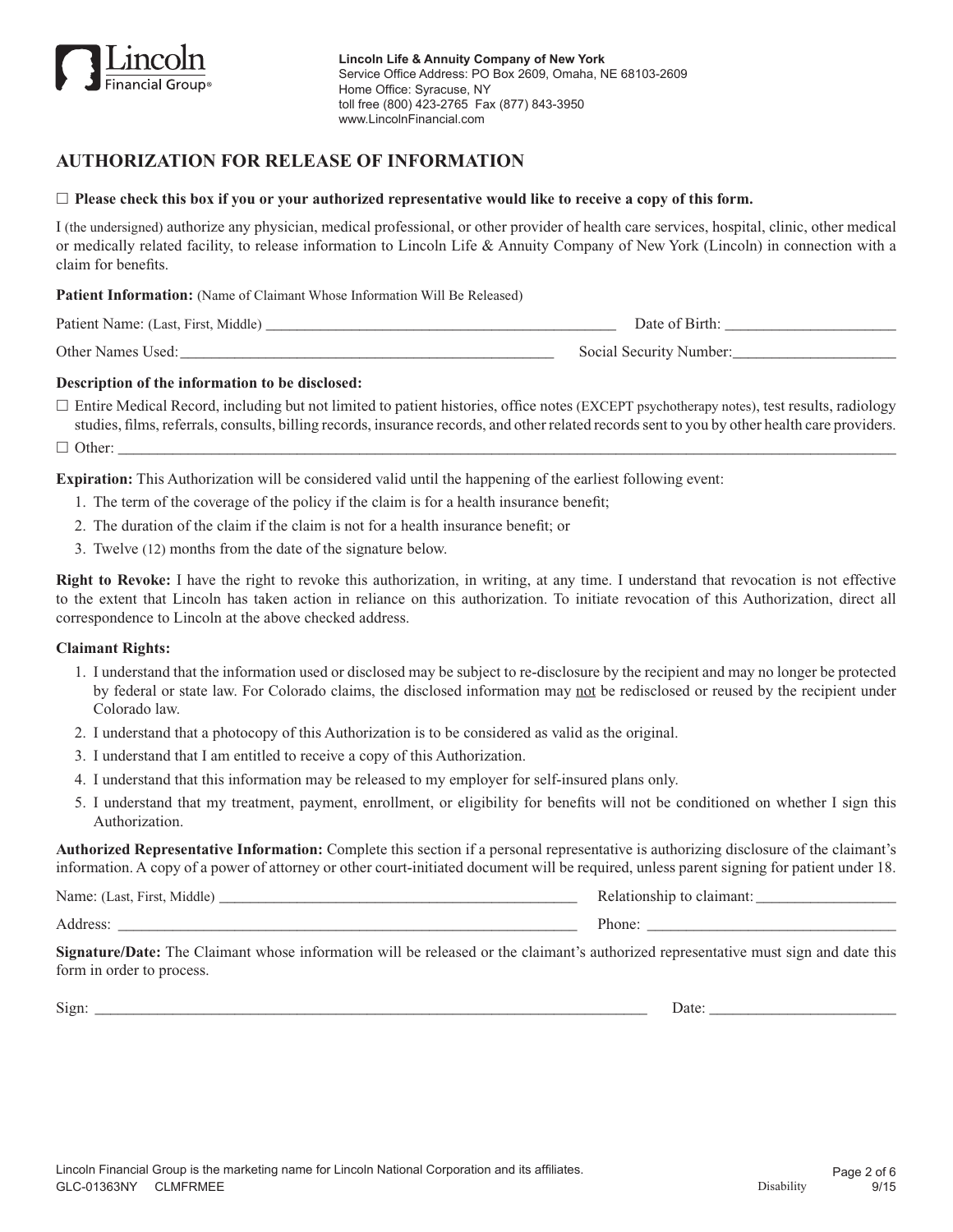

**Lincoln Life & Annuity Company of New York** Service Office Address: PO Box 2609, Omaha, NE 68103-2609 Home Office: Syracuse, NY toll free (800) 423-2765 Fax (877) 843-3950 www.LincolnFinancial.com

## **EMPLOYER'S REPORT OF CLAIM (TO BE COMPLETED BY EMPLOYER)**

**Please submit a copy of this employee's complete Job Description with this claim form. Please submit a copy of this employee's enrollment statement with this claim. (PLEASE see FRAUD NOTICES attached)**

| 1. Full Name (last, first, middle initial)                                                                        |                                                                                                                        | 2. Social Security Number             |  |  |  |  |  |
|-------------------------------------------------------------------------------------------------------------------|------------------------------------------------------------------------------------------------------------------------|---------------------------------------|--|--|--|--|--|
| 3. Occupation of Employee/Claimant                                                                                | 4. Insurance Class                                                                                                     | 5. Employee Date of Hire              |  |  |  |  |  |
| 6. Date Insured                                                                                                   | 7. Date Employee was last present at work<br>On that day, did employee work a full day? $\Box$ Yes $\Box$ No           |                                       |  |  |  |  |  |
| 8. Employee's Basic Weekly Earnings                                                                               | 9. Returned to Work?<br>$\Box$ Full-time $\Box$ Part-time Date:                                                        |                                       |  |  |  |  |  |
| 10. Information needed for withholding and reporting taxes                                                        |                                                                                                                        |                                       |  |  |  |  |  |
|                                                                                                                   | Does employee contribute post-tax dollars toward the premium? $\Box$ Yes $\Box$ No                                     |                                       |  |  |  |  |  |
| If yes, what percent is paid by the employee? _______%                                                            |                                                                                                                        |                                       |  |  |  |  |  |
|                                                                                                                   | If you leave this section blank, we will assume it is 100% employer contribution and calculate FICA taxes accordingly. |                                       |  |  |  |  |  |
| 11. What was the employee's regular scheduled work week?                                                          | hours per week                                                                                                         | hours per day                         |  |  |  |  |  |
| 12. Is the claim due to your employee's occupation:                                                               | $\Box$ Yes $\Box$ No                                                                                                   |                                       |  |  |  |  |  |
| 13. Has a claim been filed with Workers' Compensation? $\square$ Yes $\square$ No                                 |                                                                                                                        |                                       |  |  |  |  |  |
| If yes, send initial report of illness or injury and award/denial notice.                                         |                                                                                                                        |                                       |  |  |  |  |  |
| Name, address and telephone number of your compensation carrier                                                   |                                                                                                                        |                                       |  |  |  |  |  |
| Name, address and telephone number of your medical insurance carrier                                              |                                                                                                                        |                                       |  |  |  |  |  |
| 14. Is the employee receiving or has he/she received continued pay? $\Box$ Yes $\Box$ No                          |                                                                                                                        |                                       |  |  |  |  |  |
| If yes, complete the following:                                                                                   |                                                                                                                        |                                       |  |  |  |  |  |
| Pay Period:                                                                                                       | Amount:                                                                                                                | Source of Income:                     |  |  |  |  |  |
| 15. Can job be modified to fit accommodations?                                                                    |                                                                                                                        |                                       |  |  |  |  |  |
| 16. Physical Requirements (Include Job Description)                                                               |                                                                                                                        |                                       |  |  |  |  |  |
|                                                                                                                   |                                                                                                                        |                                       |  |  |  |  |  |
| Employer's Name & Address (or name of                                                                             | Telephone Number (Include Area Code and                                                                                | Group Policy Number & Division Number |  |  |  |  |  |
| policyholder, if other)                                                                                           | Extension)                                                                                                             |                                       |  |  |  |  |  |
|                                                                                                                   |                                                                                                                        |                                       |  |  |  |  |  |
| E-mail address                                                                                                    | Fax Number (Include Area Code)                                                                                         |                                       |  |  |  |  |  |
| The above Statements are true and complete to the best of my knowledge and belief. I have read and understand the |                                                                                                                        |                                       |  |  |  |  |  |
| attached Fraud Warning Statements.                                                                                |                                                                                                                        |                                       |  |  |  |  |  |
|                                                                                                                   |                                                                                                                        |                                       |  |  |  |  |  |
|                                                                                                                   |                                                                                                                        |                                       |  |  |  |  |  |
| Signature of Person Completing this form and Title                                                                |                                                                                                                        | Date                                  |  |  |  |  |  |
|                                                                                                                   |                                                                                                                        |                                       |  |  |  |  |  |
|                                                                                                                   |                                                                                                                        |                                       |  |  |  |  |  |
| Print Name of Person Completing this form and Title                                                               |                                                                                                                        | E-mail address                        |  |  |  |  |  |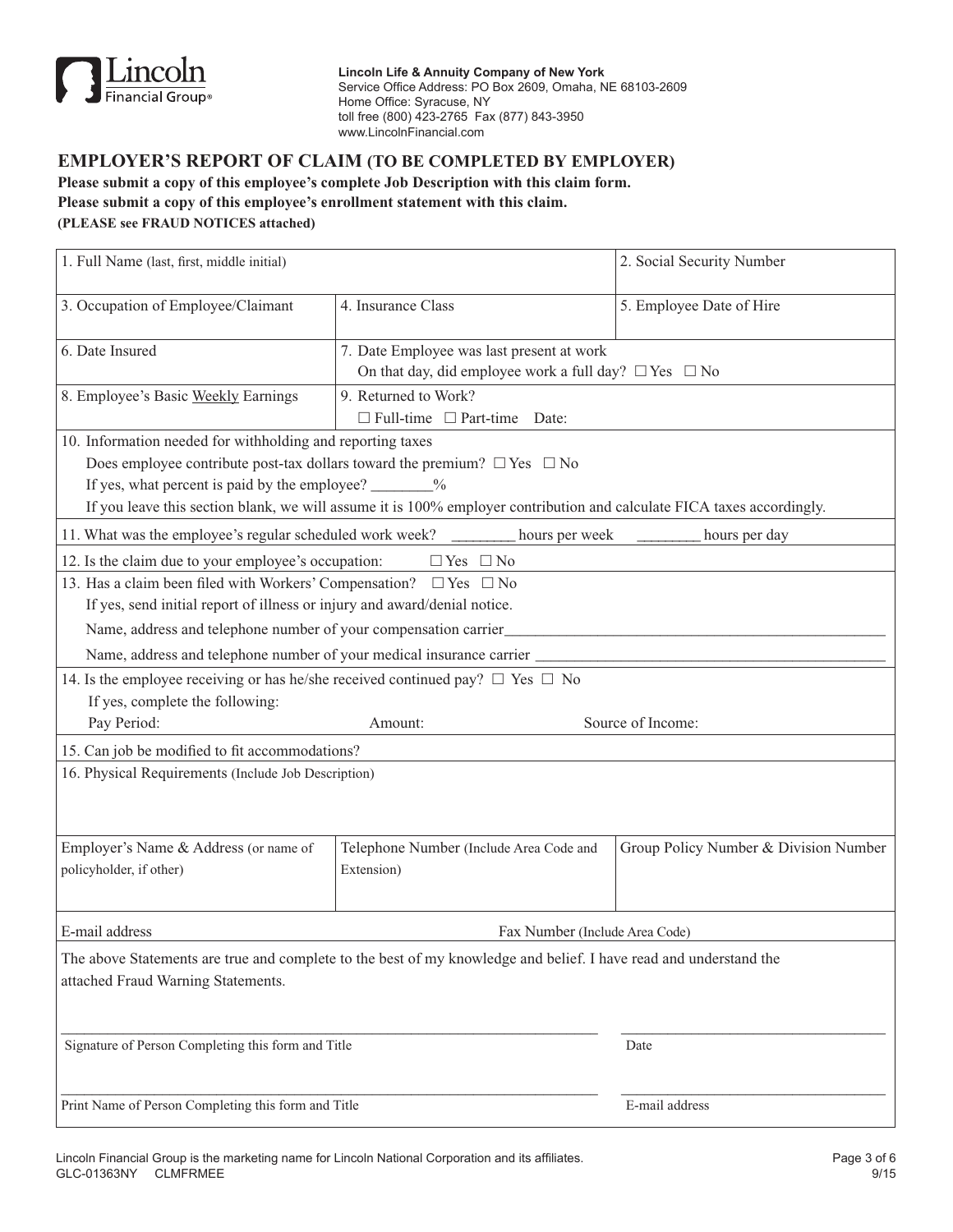

**Lincoln Life & Annuity Company of New York** Service Office Address: PO Box 2609, Omaha, NE 68103-2609 Home Office: Syracuse, NY toll free (800) 423-2765 Fax (877) 843-3950 www.LincolnFinancial.com

## **ATTENDING PHYSICIAN'S STATEMENT**

| 1. Name of Patient                                                                                                                                      |                                                 | 2. Social Security Number |                                  | 3. Employer Name               |  |  |  |  |
|---------------------------------------------------------------------------------------------------------------------------------------------------------|-------------------------------------------------|---------------------------|----------------------------------|--------------------------------|--|--|--|--|
| 4. When did symptoms first appear or accident happen?                                                                                                   | 5. Date you believe patient was unable to work? |                           |                                  |                                |  |  |  |  |
| 7. Subjective symptoms<br>6. Diagnosis (including complications)                                                                                        |                                                 |                           |                                  |                                |  |  |  |  |
| 8. Objective findings (Including current x-rays, EKG's, laboratory data and any clinical findings)                                                      |                                                 |                           |                                  | Height                         |  |  |  |  |
|                                                                                                                                                         |                                                 |                           |                                  | Weight                         |  |  |  |  |
| 9. List of Restrictions & Limitations                                                                                                                   |                                                 |                           |                                  |                                |  |  |  |  |
| 10. Nature of treatment (Including surgery and medications prescribed, if any).                                                                         |                                                 |                           |                                  |                                |  |  |  |  |
| 11. Has patient ever had same or similar condition? $\Box$ Yes $\Box$ No If "Yes" provide dates.                                                        |                                                 |                           |                                  |                                |  |  |  |  |
| 12. Do you consider this condition to be due to your patient's employment?                                                                              |                                                 | $\Box$ Yes<br>$\Box$ No   |                                  |                                |  |  |  |  |
| 13. If pregnancy, estimated date of delivery:<br>Actual date of delivery:                                                                               |                                                 | 14. Date first treated    | 15. Date of last visit/treatment |                                |  |  |  |  |
| 16. Has patient been hospital confined? $\Box$ Yes $\Box$ No<br>Confined from:<br>to<br>If "Yes" give name of hospital.                                 |                                                 |                           |                                  |                                |  |  |  |  |
| 17. Has surgery been scheduled or performed? $\Box$ Yes $\Box$ No If "Yes" date of surgery:<br>Type of surgery scheduled:                               |                                                 |                           |                                  |                                |  |  |  |  |
| 18. Prognosis and Rehabilitation:                                                                                                                       |                                                 |                           |                                  |                                |  |  |  |  |
| a. When do you think your patient will be able to return to work in their occupation?                                                                   |                                                 |                           |                                  |                                |  |  |  |  |
| b. When could trial employment commence?<br>$\Box$ Full-time                                                                                            | $\Box$ Part-time                                |                           |                                  |                                |  |  |  |  |
| Please submit clinical documentation to support your decision.                                                                                          |                                                 |                           |                                  |                                |  |  |  |  |
| Print Name (Attending Physician)                                                                                                                        | Specialty                                       |                           | Telephone (Include Area Code)    |                                |  |  |  |  |
| Street Address/City or Town/State or Providence/Zip Code                                                                                                |                                                 |                           |                                  |                                |  |  |  |  |
| The above Statements are true and complete to the best of my knowledge and belief. I have read and understand the attached Fraud<br>Warning Statements. |                                                 |                           |                                  |                                |  |  |  |  |
| Signature (Attending Physician) No stamps please                                                                                                        |                                                 | Date                      |                                  | Fax Number (Include Area Code) |  |  |  |  |

### **THE LINCOLN NATIONAL LIFE INSURANCE COMPANY IS NOT RESPONSIBLE FOR CHARGES INCURRED DUE TO COMPLETION OF THIS FORM. THE PATIENT IS RESPONSIBLE FOR ANY CHARGES ASSOCIATED WITH FORM COMPLETION.**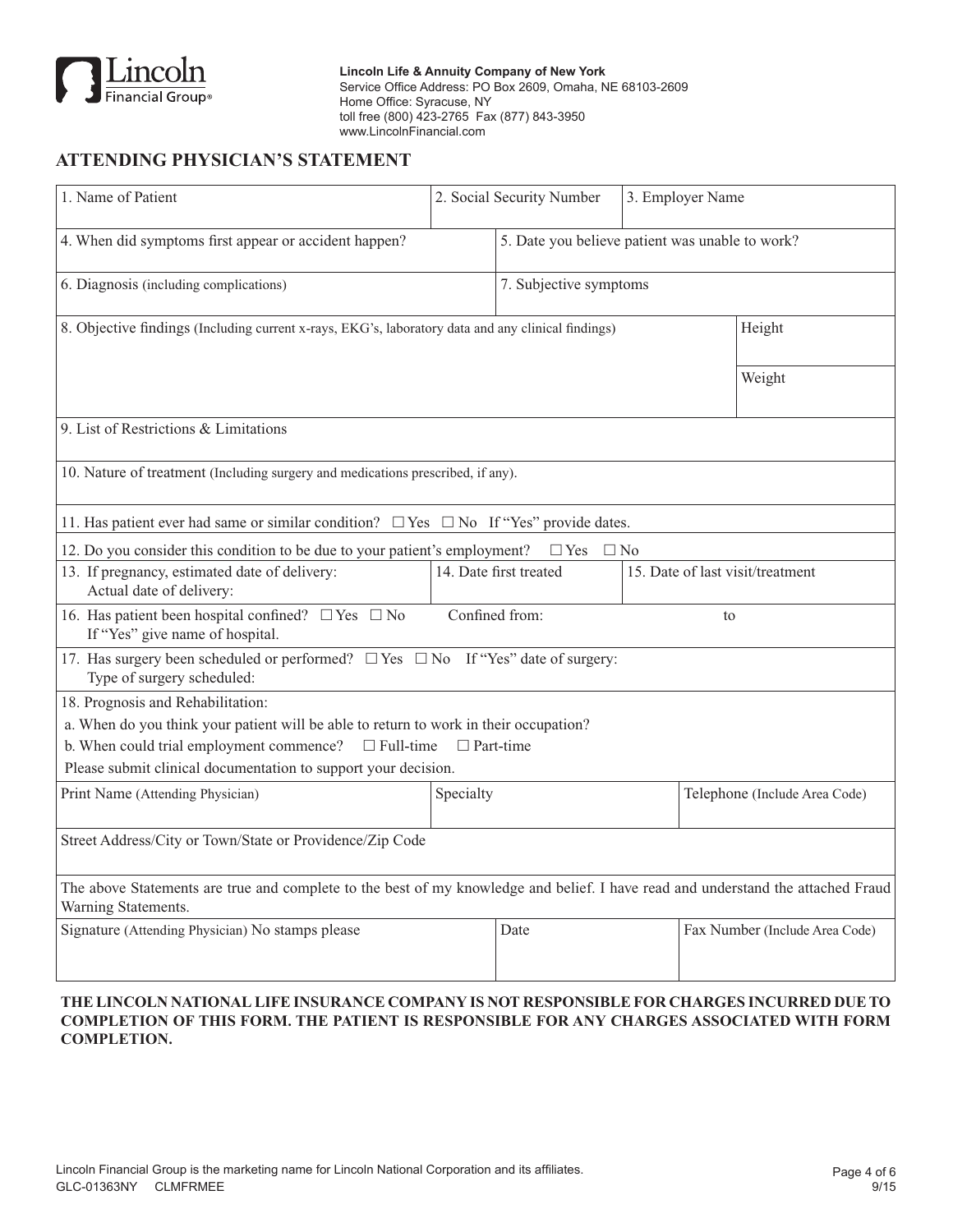## **FRAUD NOTICES. For your protection, certain states require that the following notices appear on this form.**

**Alabama.** Any person who knowingly presents a false or fraudulent claim for payment of a loss or benefit or who knowingly presents false information in an application for insurance is guilty of a crime and may be subject to restitution fines or confinement in prison, or any combination thereof.

**Alabama.** Any person who knowingly presents a false or fraudulent claim for payment of a loss or benefit or who knowingly presents false information in an application for insurance is guilty of a crime and may be subject to restitution fines or confinement in prison, or any combination thereof.

**Alaska.** A person who knowingly and with intent to injure, defraud, or deceive an insurance company files a claim containing false, incomplete or misleading information may be prosecuted under state law.

**Arizona.** For your protection Arizona law requires the following statement to appear on this form. Any person who knowingly presents a false or fraudulent claim for payment of a loss is subject to criminal and civil penalties.

**Arkansas, Louisiana, Rhode Island and West Virginia.** Any person who knowingly presents a false or fraudulent claim for payment of a loss or benefit or knowingly presents false information in an application for insurance is guilty of a crime and may be subject to fines and confinement in prison.

**California.** For your protection California law requires the following to appear on this form: Any person who knowingly presents a false or fraudulent claim for the payment of a loss is guilty of a crime and may be subject to fines and confinement in state prison.

**Colorado.** It is unlawful to knowingly provide false, incomplete, or misleading facts or information to an insurance company for the purpose of defrauding or attempting to defraud the company. Penalties may include imprisonment, fines, denial of insurance and civil damages. Any insurance company or agent of an insurance company who knowingly provides false, incomplete, or misleading facts or information to a policyholder or claimant for the purpose of defrauding or attempting to defraud the policyholder or claimant with regard to a settlement or award payable from insurance proceeds shall be reported to the Colorado Division of Insurance within the Department of Regulatory Agencies.

**Delaware.** Any person who knowingly, and with intent to injure, defraud or deceive any insurer, files a statement of claim containing any false, incomplete or misleading information is guilty of a felony.

**District of Columbia.** It is a crime to provide false or misleading information to an insurer for the purpose of defrauding the insurer or any other person. Penalties include imprisonment and/or fines. In addition, an insurer may deny insurance benefits if false information materially related to a claim was provided by the applicant.

**Florida.** Any person who knowingly and with intent to injure, defraud, or deceive any insurer files a statement of claim or application containing any false, incomplete, or misleading information is guilty of a felony of the third degree.

**Idaho.** Any person who knowingly, and with intent to defraud or deceive any insurance company, files a statement or claim containing any false, incomplete or misleading information is guilty of a felony.

**Indiana.** A person who knowingly and with intent to defraud an insurer files a statement of claim containing any false, incomplete, or misleading information commits a felony.

**Kentucky.** Any person who knowingly and with intent to defraud any insurance company or other person files a statement of claim containing any materially false information or conceals, for the purpose of misleading, information concerning any fact material thereto commits a fraudulent insurance act, which is a crime.

**Maine.** It is a crime to knowingly provide false, incomplete or misleading information to an insurance company for the purpose of defrauding the company. Penalties may include imprisonment, fines or a denial of insurance benefits.

**Maryland.** Any person who knowingly or willfully presents a false or fraudulent claim for payment of a loss or benefit or who knowingly or willfully presents false information in an application for insurance is guilty of a crime and may be subject to fines and confinement in prison.